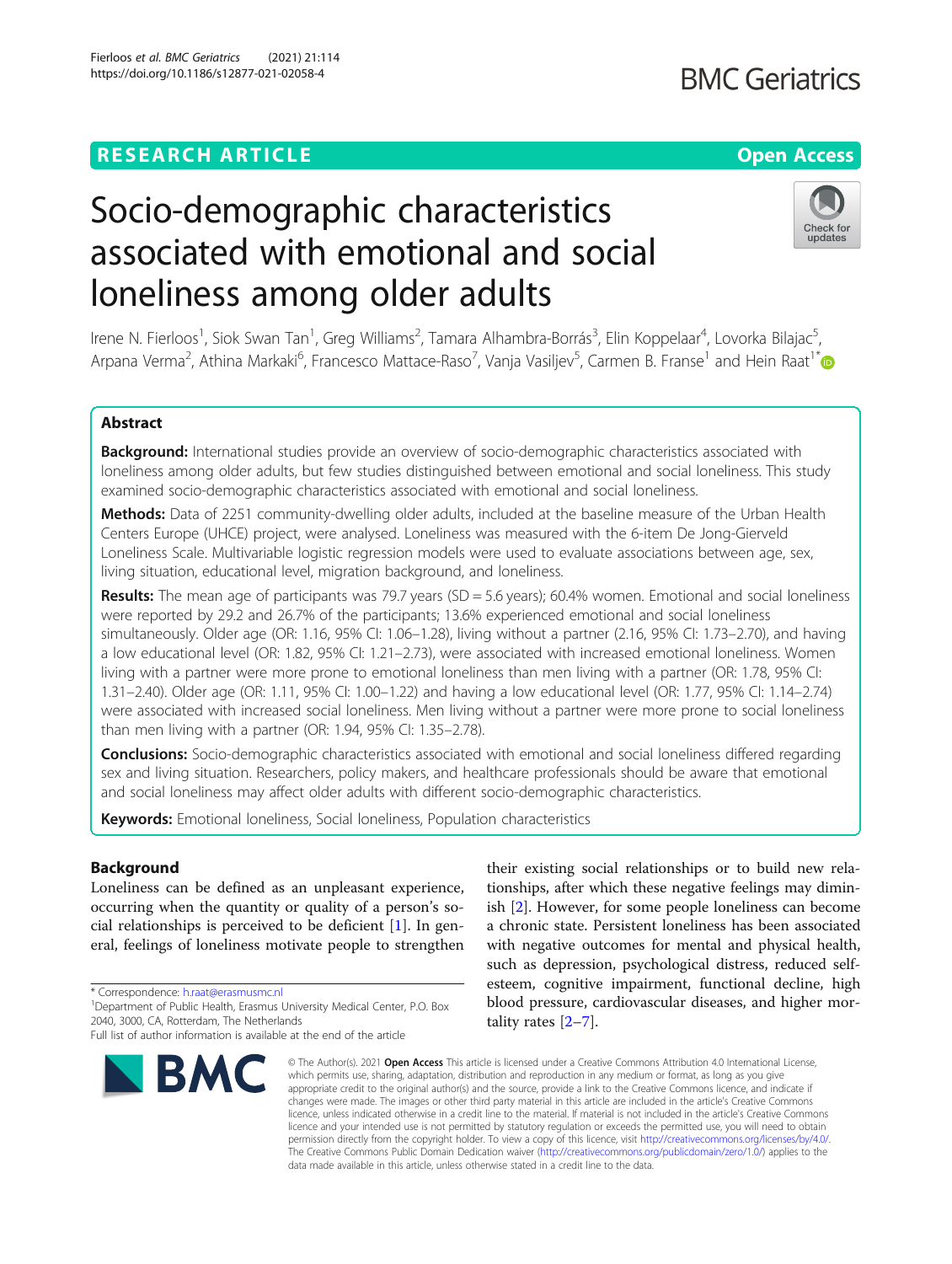Based on data collected in the third round (2006–07) of the European Social Survey, Yang and Victor [\[8](#page-8-0)] found that the prevalence of frequent loneliness among citizens aged 60 years and older, defined as feeling lonely 'most of the time' or 'all or almost all the time', varied between 19 and 34% in Eastern Europe, 10–15% in Southern Europe, and 3–9% in Northern Europe. The prevalence of frequent loneliness was highest among adults aged 80 years and older [\[8](#page-8-0)]. Age-related changes and losses, such as deteriorating health, declining mobility, changing social roles, and the loss of a partner or friends have been associated with an increased suscepti-bility of loneliness in older age [[4\]](#page-8-0). As European populations are ageing [[9](#page-8-0)], loneliness can be expected to be a growing public health issue.

International studies provide an overview of sociodemographic characteristics associated with increased overall loneliness among older adults, such as widowhood, living in disadvantaged socioeconomic circumstances and having a migration background [\[4](#page-8-0), [10](#page-8-0)–[13\]](#page-8-0).

However, few studies have distinguished between different dimensions of loneliness, such as emotional and social loneliness [[3\]](#page-8-0). In 1973, Weiss [[14](#page-8-0)] proposed that emotional loneliness is related to an absence of intimate attachments to other persons, whereas social loneliness is related to an absence of an engaging social network or a lack of social integration [[14\]](#page-8-0). The onset of emotional loneliness may be related to the loss of intimate relationships, for example by a divorce or widowhood  $[14]$  $[14]$ . The onset of social loneliness may be related to the loss of a network of social relationships, for example by moving to another place  $[14]$  $[14]$  $[14]$ . Weiss  $[14]$  $[14]$  suggested that emotional loneliness may be characterized by feelings of isolation and anxiety, while social loneliness may be characterized by feelings of boredom, aimlessness, and marginality. Previous studies indicate that, despite being correlated, emotional and social loneliness can be recognized as distinct states affecting different groups of people [[15](#page-8-0)–[22](#page-8-0)].

The distinction between emotional and social loneliness may be relevant for the development of intervention strategies to reduce loneliness. According to the theoretical framework of Weiss, emotional loneliness may only be alleviated by a new or recovered intimate relationship, providing a sense of attachment, and social loneliness may only be alleviated by (re-)entering a social network, providing a sense of social integration [[14,](#page-8-0) [21](#page-8-0)]. Many studies on the effects of intervention strategies did not report the impact on emotional and social loneliness [[23\]](#page-8-0). In their meta-analysis, Masi, Chen [[23\]](#page-8-0) found that interventions to increase opportunities for social interaction or enhance social support had relatively small effects on reducing overall loneliness. Perissinotto, Holt-Lunstad [\[24](#page-8-0)] suggested that many interventions to reduce loneliness focus on the establishment of new social contacts, while this may only be beneficial for people who experience loneliness due to a lack of social contacts [[24\]](#page-8-0). Interventions taking into account factors associated with the onset of loneliness, may be more appropriate  $[23]$  $[23]$ . Bouwman and Van Tilburg  $[25]$  $[25]$  $[25]$  have distinguished four intervention goals: 1) having a social network (related to social loneliness), 2) experiencing a sense of belonging (related to social loneliness), 3) experiencing meaning (related to emotional loneliness), and 4) experiencing intimacy (related to emotional loneliness). Intervention strategies may be used to reach multiple or specific intervention goals. For example, social skills training might be used to improve a person's social network; befriending interventions might be used to increase a sense of belonging; a voluntary job might be used to increase a sense of meaning [\[25](#page-8-0)].

In the current study, we examine which groups of older adults are at risk of emotional and social loneliness. We make a distinction between emotional and social loneliness because each dimension may require specific intervention strategies. Our study provides insight into the potential target groups for intervention strategies addressing emotional and/ or social dimensions of loneliness. The following research question is answered: Which socio-demographic characteristics are associated with emotional and social loneliness among older adults?

# Methods

#### Data

Participants were 2325 community-dwelling older adults included in the baseline measure of the Urban Health Centres Europe (UHCE) project, a pre-post controlled trial to evaluate coordinated preventive care aiming to promote healthy ageing [[26](#page-8-0)]. Multiple integrated care pathways (interventions) were implemented in the urban areas of Greater Manchester, The United Kingdom; Pallini, Greece; Rijeka, Croatia; Rotterdam, The Netherlands; Valencia, Spain. The UHCE study was approved by Medical Ethics Committees in all participating countries. UHCE was registered as ISRCTN52788952 [[26\]](#page-8-0). Participants were recruited between May 2015 and June 2017. Eligible participants were (1) aged 75 years or older (≥70 years in Greece and Spain), (2) living independently in selected neighbourhoods, (3) able to understand the local language, and (4) able to cognitively evaluate the risks and benefits of participation. All participants provided written informed consent. A full description of the inclusion process has been provided elsewhere [[27](#page-8-0)]. The current study used baseline data collected by self-reported questionnaires. Participants with missing data of the De Jong-Gierveld Loneliness Scale  $(n = 35)$  or of socio-demographic characteristics  $(n = 39)$ ,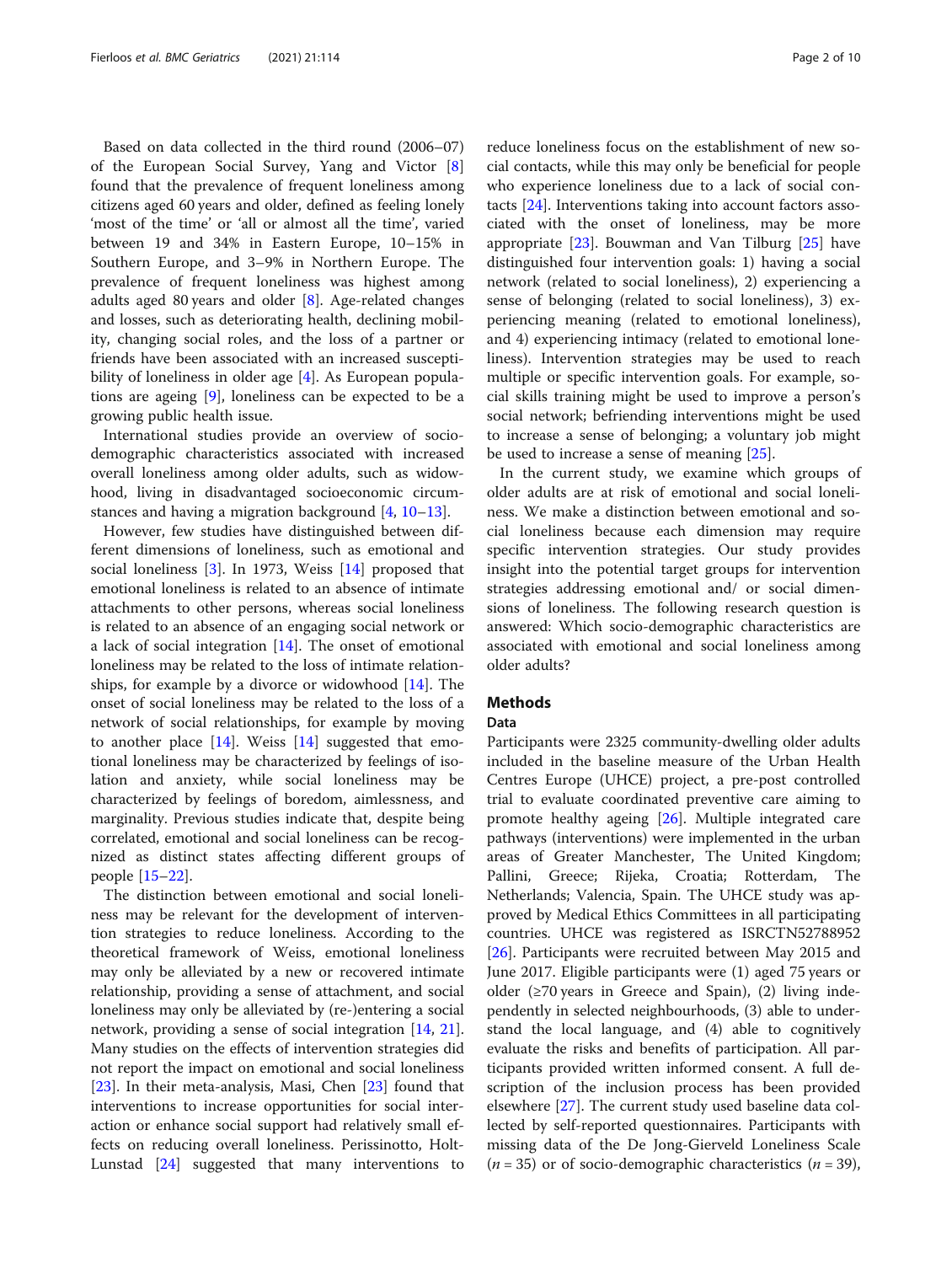were excluded. Hence, the population for analyses consisted of 2251 participants. Loneliness was measured by the 6-item De Jong-Gierveld Loneliness Scale [\[28](#page-8-0)] (Additional Table [1\)](#page-7-0), a valid and reliable instrument to assess emotional and social loneliness among older adults living in diverse countries [\[29](#page-8-0)]. Response categories were 'no', 'more or less' and 'yes'. Scores were calculated according to the guidelines [\[28](#page-8-0)]. Scores varied between 0 'No loneliness' and 3 'Intense emotional or social loneliness'Scores ≥2 indicating moderately intense or intense emotional loneliness were categorized as emotional and social loneliness [\[28](#page-8-0)]. The Loneliness Scale was originally developed in Dutch [[30](#page-8-0)]. Validated translations were available in English and in Spanish. Forward-backward translation procedures were applied to translate the items from English into Croatian and Greek; the items were pilot tested among local older citizens. We used Cronbach's α to evaluate internal consistency of the 6 item scale and 3-item sub scales for each country (Add-itional Table [2](#page-7-0)). The Cronbach's α for the 6-item scale ranged between .62 (The United Kingdom) and .78 (The Netherlands). The Cronbach's α for the 3-item sub scale for emotional loneliness ranged between .56 (The United Kingdom) and .75 (The Netherlands). The Cronbach's  $\alpha$ for the 3-item sub scale for social loneliness ranged between .68 (The United Kingdom) and .81 (Greece).

The following socio-demographic characteristics were studied: age (in years), sex (male/female), living situation (living with a partner/ living without a partner), educational level, and migration background. Educational level was divided into three categories, based on the International Standard Classification of Education (ISCED). ISCED level 0–1 was categorized as 'primary or lower'; ISCED level 2–5 was categorized as 'secondary'; ISCED level 6–8 was categorized as 'tertiary' [\[31](#page-8-0)]. Migration background was assessed by country of birth. A country of birth other than the country of residence was categorized as a migration background. The country of residence was included as a covariate.

## Statistical analysis

Descriptive statistics were used to characterize the participants. Multivariable logistic regression models were used to assess independent associations between socio-demographic characteristics and emotional, respectively, social loneliness. Odds ratios (ORs) and 95% confidence intervals (95% CI) were calculated for each factor. To assess moderating effects of sex, living situation and country for each factor, interaction terms were separately added to the multivariable models on emotional and social loneliness. Significant interaction effects were presented according to guidelines of Knol and VanderWeele [[32\]](#page-8-0).

A sensitivity analysis was conducted to examine whether associations between socio-demographic characteristics and loneliness differed when using a broader (cut-off value  $\geq 1$ ) and a stricter definition (cut-off value =3) of loneliness (Additional Table [3](#page-7-0)). Data were analysed in Statistical Package for Social Sciences, version 25 for Windows (IBM SPSS Statistics for Windows, IBM Corp). P-values below .05 were considered to be statistically significant.

#### Nonresponse analysis

Characteristics of participants with missing data  $(n = 74)$ were compared with characteristics of participants with complete data ( $n = 2251$ ) using chi-squared tests. Participants with missing data more often had a migration background ( $P < .001$ ), and more often lived with a partner  $(P = .010)$  than participants without missing data. There were no differences regarding other sociodemographic characteristics.

# Results

## Characteristics of the participants

The socio-demographic characteristics of the participants are presented in Table [1.](#page-3-0) The mean age of participants was 79.7 years  $(SD = 5.6 \text{ years})$ , 60.4% of the participants were women and 50.4% lived with a partner.

Emotional loneliness was reported by 29.2% ( $n = 657$ ) of the participants and social loneliness by 26.7% ( $n =$ 600) of the participants;  $13.6\%$  ( $n = 306$ ) experienced emotional and social loneliness simultaneously, 15.6%  $(n = 351)$  experienced emotional loneliness exclusively, and 13.1% ( $n = 303$ ) experienced social loneliness exclusively; 57.8% ( $n = 1300$ ) reported neither emotional or social loneliness. Women  $(P < .001)$ , participants living without a partner  $(P < .001)$ , and participants with a lower educational level  $(P < .001)$  more often reported emotional loneliness. Participants living without a partner ( $P = .002$ ), participants with a lower educational level  $(P=.006)$ , and participants with a migration background  $(P = .002)$  more often reported social loneliness.

# Associations between socio-demographic characteristics and emotional loneliness

The multivariable model for emotional loneliness is presented in Table [2.](#page-4-0) Results of the interaction analysis for emotional loneliness are presented in Table [3](#page-4-0). Significant interaction effects were found between sex and living situation ( $P = .013$ ), and between country and living situation ( $P < .001$ ). There were no other interaction effects for emotional loneliness ( $p > .05$ ). The multivariable model for emotional loneliness showed that older age (OR per 5 years: 1.16, 95% CI: 1.06–1.28) was associated with increased emotional loneliness. Older adults with a primary or lower educational level had 1.82 (95% CI: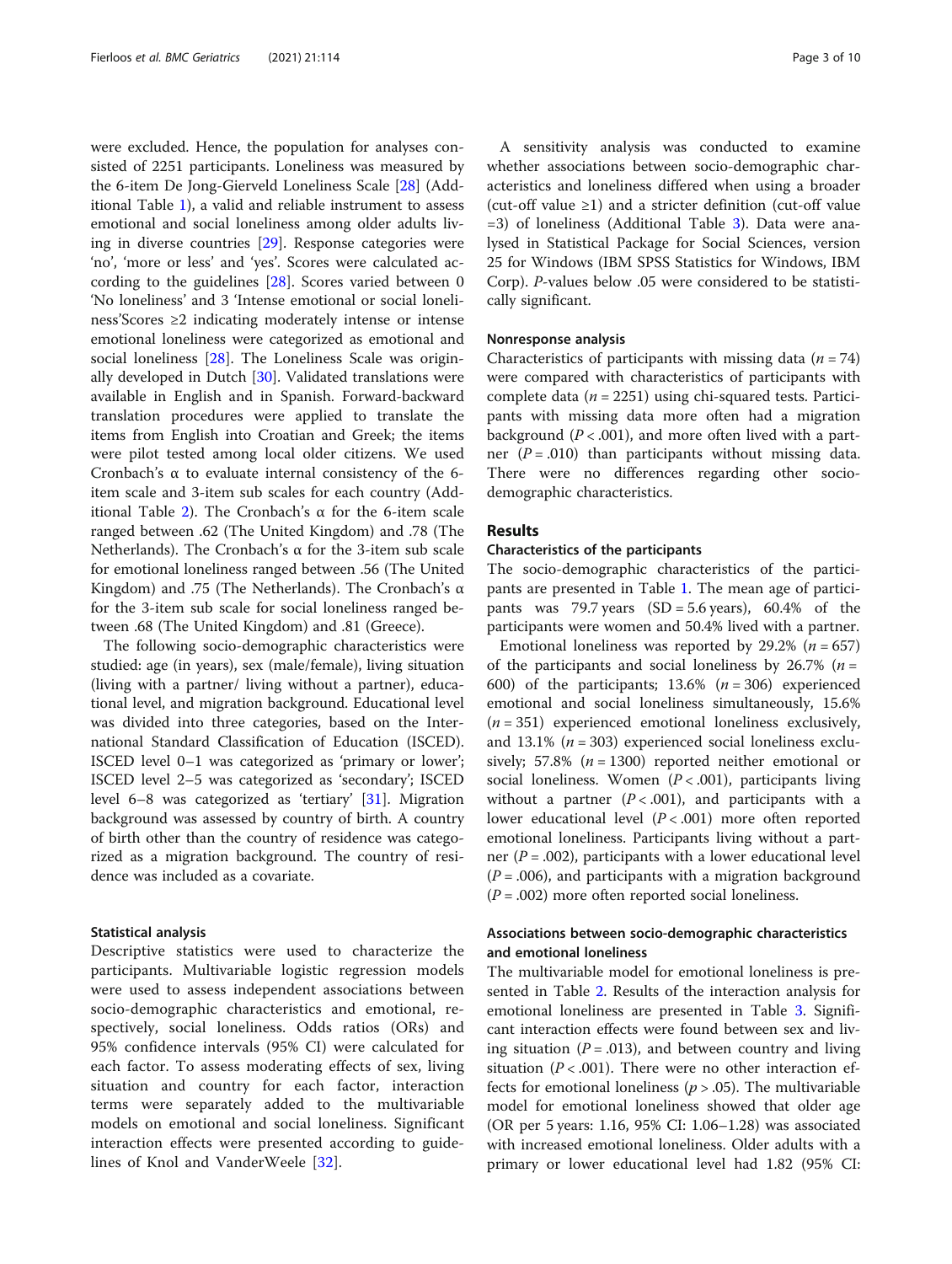<span id="page-3-0"></span>

|                      |                          |                            | Table 1 Socio-demographic characteristics of 2251 participants of the UHCE study; by emotional and social loneliness                                                                     |             |                          |                              |             |
|----------------------|--------------------------|----------------------------|------------------------------------------------------------------------------------------------------------------------------------------------------------------------------------------|-------------|--------------------------|------------------------------|-------------|
| Socio-demographic    | Total                    | Emotional loneliness (yes) | Emotional loneliness (no)                                                                                                                                                                |             | Social loneliness (yes)  | Social loneliness (no)       |             |
| characteristics      | $n = 2251(100%)$         | $n = 657(29.2\%)$          | $n = 1594(70.8\%)$                                                                                                                                                                       | P-value     | $n = 600(26.7%)$         | $n = 1651(73.3%)$            | P-value     |
|                      | Mean (SD) N (% of total) | Mean (SD) N (% 1onely')    | Mean (SD) N (% 'not lonely')                                                                                                                                                             |             | Mean (SD) N (% 'lonely') | Mean (SD) N (% 'not lonely') |             |
| Age (in years)       | $79.7$ (SD = 5.6)        | $80.2$ (SD = 5.8)          | $79.5$ (SD = 5.6)                                                                                                                                                                        | 8           | $80.5(SD = 5.3)$         | $79.4$ (SD = 5.8)            | $500 - 700$ |
| Sex                  |                          |                            |                                                                                                                                                                                          | 5001        |                          |                              | 223         |
| Female               | 1360 (60.4%)             | $(0\%)$<br>463 (34         | 897 (66.0%)                                                                                                                                                                              |             | 375 (27.6%)              | 985 (72.4%)                  |             |
| Male                 | 891 (39.6%)              | 8%)<br>194 (21             | 697 (78.2%)                                                                                                                                                                              |             | 225 (25.3%)              | 666 (74.7%)                  |             |
| Living situation     |                          |                            |                                                                                                                                                                                          | $500 - 700$ |                          |                              | <b>SO</b>   |
| With partner         | 1135 (50.4%)             | O%<br>238 (21.             | 897 (79.0%)                                                                                                                                                                              |             | 270 (23.8%)              | 865 (76.2%)                  |             |
| Without partner      | 1116 (49.6%)             | 5%)<br>419 (37             | 697 (62.5%)                                                                                                                                                                              |             | 330 (29.6%)              | 786 (70.4%)                  |             |
| Educational level    |                          |                            |                                                                                                                                                                                          | $500 - 700$ |                          |                              | .006        |
| Tertiary             | 206 (9.2%)               | 43 (20.9%)                 | 163 (79.1%)                                                                                                                                                                              |             | 41 (19.9%)               | 165 (80.1%)                  |             |
| Secondary            | 1426 (63.3%)             | (98)<br>397 (27.           | 1029 (72.2%)                                                                                                                                                                             |             | 410 (28.8%)              | 1016 (71.2%)                 |             |
| Primary or less      | 619 (27.5%)              | 217 (35.1%)                | 402 (64.9%)                                                                                                                                                                              |             | 149 (24.1%)              | 470 (75.9%)                  |             |
| Migration background |                          |                            |                                                                                                                                                                                          | 499         |                          |                              | 8           |
| $\frac{1}{2}$        | 2066 (91.8%)             | 0%)<br>599 (29.            | 1467 (71.0%)                                                                                                                                                                             |             | 533 (25.8%)              | 1533 (74.2%)                 |             |
| Yes                  | 185 (8.2%)               | 58 (31.4%)                 | 127 (68.6%)                                                                                                                                                                              |             | 67 (36.2%)               | 118 (63.8%)                  |             |
| Country              |                          |                            |                                                                                                                                                                                          | $500 - 7$   |                          |                              | $500 -$     |
| The UK               | 548 (24.3%)              | 101 (18.4%)                | 447 (81.6%)                                                                                                                                                                              |             | 75 (13.7%)               | 473 (86.3%)                  |             |
| Greece               | 345 (15.3%)              | 146 (42.3%)                | 199 (57.7%)                                                                                                                                                                              |             | 77 (22.3%)               | 268 (77.7%)                  |             |
| Croatia              | 495 (22.0%)              | 0.8%<br>202 (40            | 293 (59.2%)                                                                                                                                                                              |             | 278 (56.2%)              | 217 (43.8%)                  |             |
| The Netherlands      | 369 (16.4%)              | 95 (25.7%)                 | 274 (74.3%)                                                                                                                                                                              |             | 79 (21.4%)               | 290 (78.6%)                  |             |
| Spain                | 494 (21.9%)              | 13 (22.9%)                 | 381 (77.1%)                                                                                                                                                                              |             | 91 (18.4%)               | 403 (81.6%)                  |             |
|                      |                          |                            | P-values <.05 in bold. P-values for continuous variables were calculated with ANOVA and P-values for categorical variables were calculated with Chi-squared tests. SD standard deviation |             |                          |                              |             |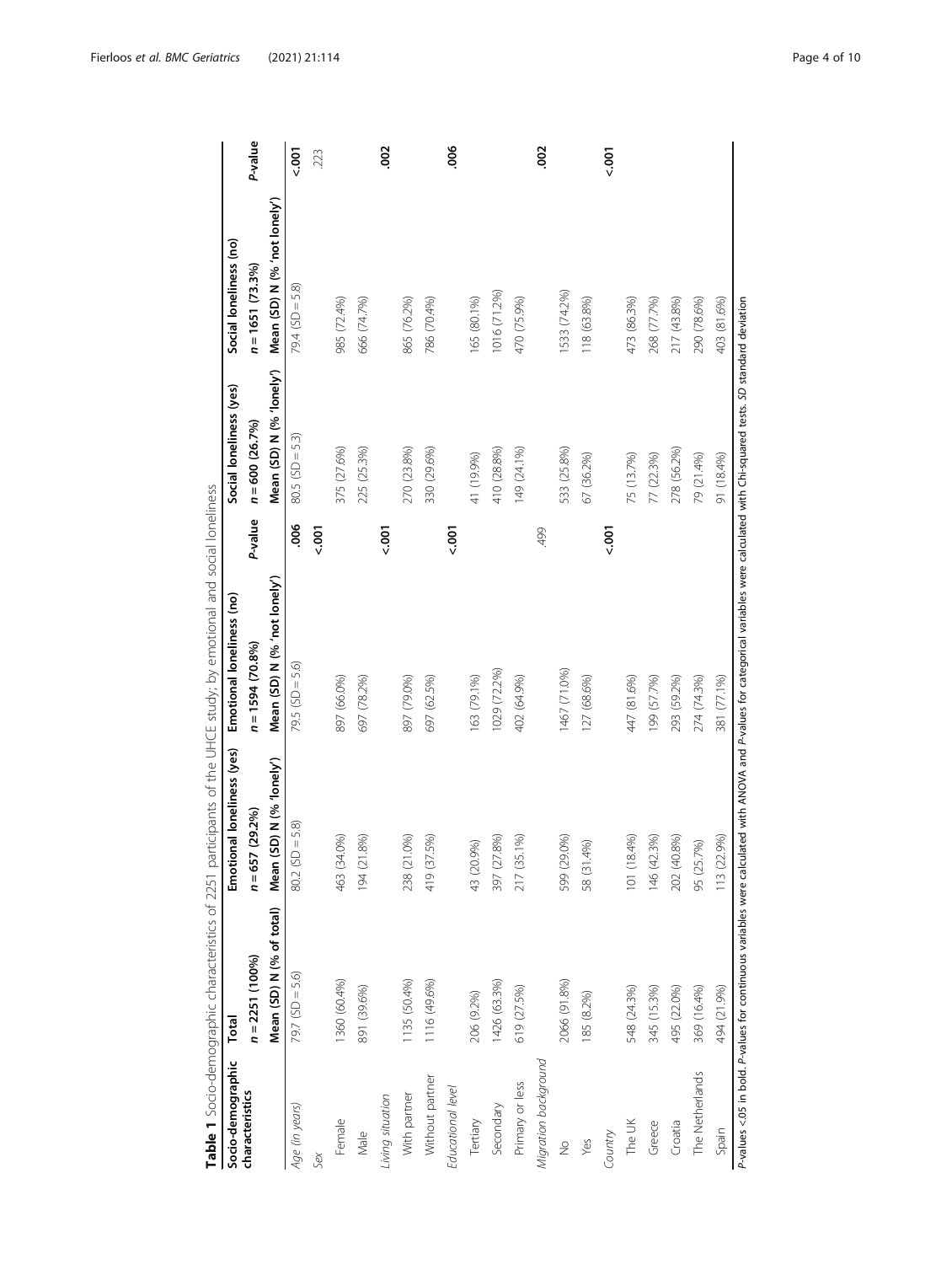| Emotional loneliness ('yes' $n = 657$ ; 29.2%) | Social loneliness ('yes' $n = 600$ ; 26.7%) |
|------------------------------------------------|---------------------------------------------|
| Multivariable model OR (95% CI)                | Multivariable model OR (95% CI)             |
| 1.16 (1.06-1.28)                               | $1.11(1.00-1.22)$                           |
| $1.38(1.10-1.72)$                              | $0.86(0.69 - 1.09)$                         |
| $2.16(1.73 - 2.70)$                            | $1.23(0.98 - 1.55)$                         |
|                                                |                                             |
| ref.                                           | ref.                                        |
| $1.22(0.83 - 1.79)$                            | $1.31(0.88 - 1.95)$                         |
| $1.82(1.21-2.73)$                              | $1.77(1.14 - 2.74)$                         |
| $0.99(0.69 - 1.41)$                            | $1.03(0.72 - 1.48)$                         |
|                                                |                                             |
| ref.                                           | ref.                                        |
| 4.33 (2.96-6.34)                               | $1.88(1.24 - 2.85)$                         |
| $3.11(2.32 - 4.16)$                            | $8.34(6.14 - 11.33)$                        |
| $1.50(1.07-2.09)$                              | $1.66(1.16-2.37)$                           |
| $1.26(0.86 - 1.84)$                            | $1.34(0.89 - 2.00)$                         |
|                                                |                                             |

<span id="page-4-0"></span>Table 2 Multivariable logistic regression models on associations between socio-demographic characteristics and emotional and social loneliness among 2251 participants of the UHCE study

Odds ratios and 95% confidence intervals are derived from multivariable logistic regression analyses for emotional and social loneliness (cut-off value Loneliness sub scales ≥2). P-values <.05 in bold. OR odds ratio, CI confidence interval, ref. reference group

1.21–2.73) times higher odds of experiencing emotional loneliness compared to older adults with a tertiary educational level. Having a migration background was not associated with emotional loneliness.

Table [4](#page-5-0) presents the odds ratios for emotional loneliness by sex and living situation. Women living with a partner had 1.78 (95% CI: 1.31–2.40) times higher odds

Table 3 P-values of the interaction terms added to the multivariable logistic regression models on associations between socio-demographic characteristics and emotional and social loneliness among 2251 participants of the UHCE study

| <b>Interaction terms</b>              | <b>Emotional</b><br><b>loneliness</b> | <b>Social</b><br>loneliness |
|---------------------------------------|---------------------------------------|-----------------------------|
|                                       | P-value                               | P-value                     |
| Sex*age                               | .362                                  | .482                        |
| Sex*country                           | .083                                  | .684                        |
| Sex*living situation                  | .013                                  | .002                        |
| Sex*educational level                 | .256                                  | .298                        |
| Sex*migration background              | .124                                  | .272                        |
| Living situation*age                  | .562                                  | .693                        |
| Living situation*country              | < .001                                | .693                        |
| Living situation*educational level    | .250                                  | .841                        |
| Living situation*migration background | .558                                  | .171                        |
| Country*age                           | .322                                  | .854                        |
| Country*educational level             | .058                                  | .290                        |
| Country*migration background          | .907                                  | .620                        |

P-values were derived by separately adding the interaction terms to the multivariable logistic regression models for emotional and social loneliness (presented in Table 2). P-values <.05 in bold

of experiencing emotional loneliness compared to men living with a partner. Living without a partner was associated with increased emotional loneliness among men and women. Men living without a partner had 3.10 (95% CI: 2.17–4.40) times higher odds of experiencing emotional loneliness compared to men living with a partner. Women living without a partner had 1.79 (95% CI: 1.37–2.33) times higher odds of experiencing emotional loneliness compared to women living with a partner.

Table [5](#page-5-0) presents the odds ratios for emotional loneliness by country and living situation. In The United Kingdom (OR: 3.19, 95% CI: 1.85–5.47), Greece (OR: 2.45, 95% CI: 1.51–3.98), The Netherlands (OR: 5.31, 95% CI: 3.00–9.40), and Spain (OR: 1.95, 95% CI: 1.25– 3.02), living without a partner was associated with increased emotional loneliness. In Croatia, living without a partner was not associated with increased emotional loneliness (OR: 1.10; 95% CI: .75–1.61).

# Associations between socio-demographic characteristics and social loneliness

The multivariable model for social loneliness is presented in Table 2. Results of the interaction analysis for social loneliness are presented in Table 3. A significant interaction effect was found between sex and living situation ( $P = .002$ ). There were no other interaction effects for social loneliness ( $p > .05$ ).

The multivariable model for social loneliness showed older age was associated with increased social loneliness (OR per 5 years: 1.11, 95% CI: 1.00–1.22), but nonsignificant ( $P = .057$ ). Older adults with a primary or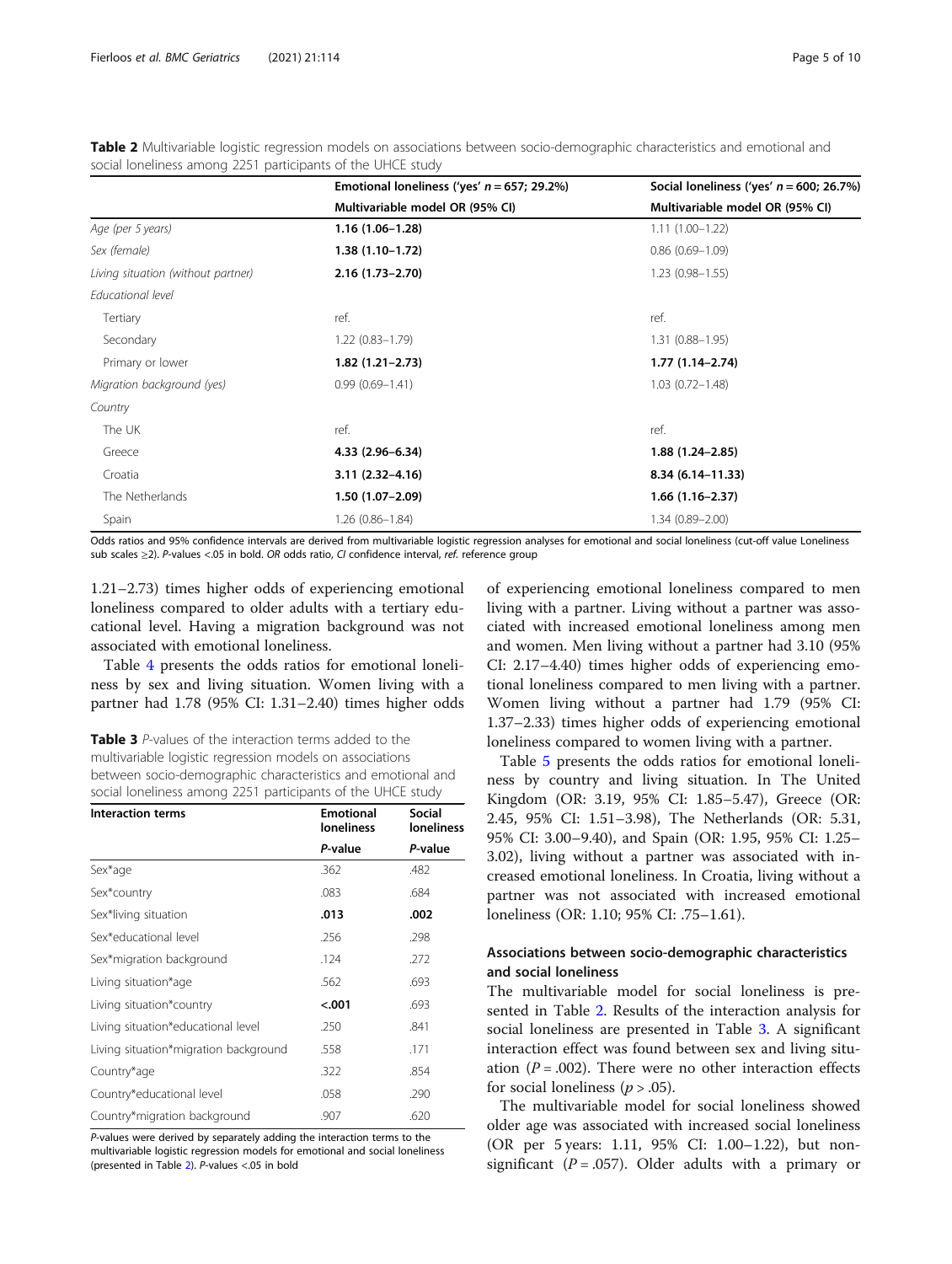<span id="page-5-0"></span>Table 4 Results of analysis on interaction between sex and living situation for emotional loneliness among 2251 participants of the UHCE study

| <b>Emotional loneliness</b>                                         |                     |                     |                        |                     |                                                                             |
|---------------------------------------------------------------------|---------------------|---------------------|------------------------|---------------------|-----------------------------------------------------------------------------|
|                                                                     | Living with partner |                     | Living without partner |                     | OR (95% CI) for                                                             |
|                                                                     | N lonely/not lonely | OR (95% CI)         | N lonely/not lonely    | OR (95% CI)         | living without<br>partner vs living<br>with partner within<br>strata of sex |
| Male                                                                | 113/546             | ref.                | 81/151                 | $3.10(2.17 - 4.40)$ | $3.10(2.17 - 4.40)$                                                         |
| Female                                                              | 125/351             | $1.78(1.31 - 2.40)$ | 338/546                | $3.17(2.45 - 4.12)$ | 1.79 (1.37–2.33)                                                            |
| OR (95% CI) for female vs male<br>within strata of living situation |                     | 1.78 (1.31-2.40)    |                        | $1.02(0.74 - 1.41)$ |                                                                             |

Interaction between sex and living situation on the multiplicative scale  $P = .013$ . ORs were presented for each stratum with male living with a partner as the reference group. ORs for sex were presented within strata of living situation; ORs for living situation were presented within strata of sex. ORs are adjusted for age, educational level, migration background and country. P-values <.05 in bold. OR odds ratio, CI confidence interval, ref. reference group

lower educational level had 1.77 (95% CI: 1.14–2.74) times higher odds of experiencing social loneliness compared to older adults with a tertiary educational level. Having a migration background was not associated with social loneliness.

Table [6](#page-6-0) presents the odds ratios for social loneliness by sex and living situation. Men living without a partner had 1.94 (95% CI: 1.35–2.78) times higher odds of experiencing social loneliness compared to men living with a partner. Among women, living without a partner was not associated with increased social loneliness.

## Simultaneous emotional and social loneliness

In the study population, some participants only reported the presence of one type of loneliness, while others reported the presence of both types of loneliness. To explore whether the associations were different when only one type of loneliness was reported, or when both types of loneliness were reported, we performed additional analyses in which we compared these groups with older adults experiencing neither emotional or social loneliness (Additional Tables [4](#page-7-0) and [5\)](#page-7-0). The directions of the associations for exclusive emotional loneliness and exclusive social loneliness were similar. For the simultaneous experience of emotional and social loneliness, the results were similar to the results of emotional loneliness.

# Sensitivity analysis

The multivariable models using a broader and a stricter definition of loneliness are presented in Additional Table [3.](#page-7-0) The directions of the associations between sociodemographic characteristics and emotional and social loneliness were similar when using  $\geq 1$ ,  $\geq 2$ , and = 3 as cut-off scores for the Loneliness sub scales.

# Discussion and conclusions

Older age, living without a partner, and having a low educational level were independently associated with increased emotional loneliness among older adults. Women living with a partner were more prone to emotional loneliness than men living with a partner. Older age and having a low educational level were associated with increased social loneliness. Men living without a partner were more prone to social loneliness than men living with a partner. With regard to the simultaneous

Table 5 Results of analysis on interaction between country and living situation for emotional loneliness among 2251 participants of the UHCE study

| <b>Emotional loneliness</b> |                     |                      |                        |                      |                                                                                 |
|-----------------------------|---------------------|----------------------|------------------------|----------------------|---------------------------------------------------------------------------------|
|                             | Living with partner |                      | Living without partner | OR (95% CI) for      |                                                                                 |
|                             | N lonely/not lonely | OR (95% CI)          | N lonely/not lonely    | OR (95% CI)          | living without<br>partner vs living<br>with partner within<br>strata of country |
| The UK                      | 19/210              | ref.                 | 82/237                 | $3.19(1.85 - 5.47)$  | $3.19(1.85 - 5.47)$                                                             |
| Greece                      | 81/157              | $5.53(3.10-9.84)$    | 65/42                  | 13.56 (7.11-25.87)   | $2.45(1.51-3.98)$                                                               |
| Croatia                     | 75/130              | $6.31(3.63 - 10.95)$ | 127/163                | $6.93(4.05 - 11.85)$ | $1.10(0.75 - 1.61)$                                                             |
| The Netherlands             | 19/171              | $1.11(0.56 - 2.17)$  | 76/103                 | $5.87(3.31-10.41)$   | 5.31 (3.00-9.40)                                                                |
| Spain                       | 44/229              | 1.78 (0.97-3.28)     | 69/152                 | 3.46 (1.91-6.28)     | 1.95 (1.25–3.02)                                                                |

Interaction between country and living situation on the multiplicative scale  $P < .001$ 

ORs are adjusted for age, sex, educational level and migration background. P-values <.05 in bold. OR odds ratio, CI confidence interval, ref. reference group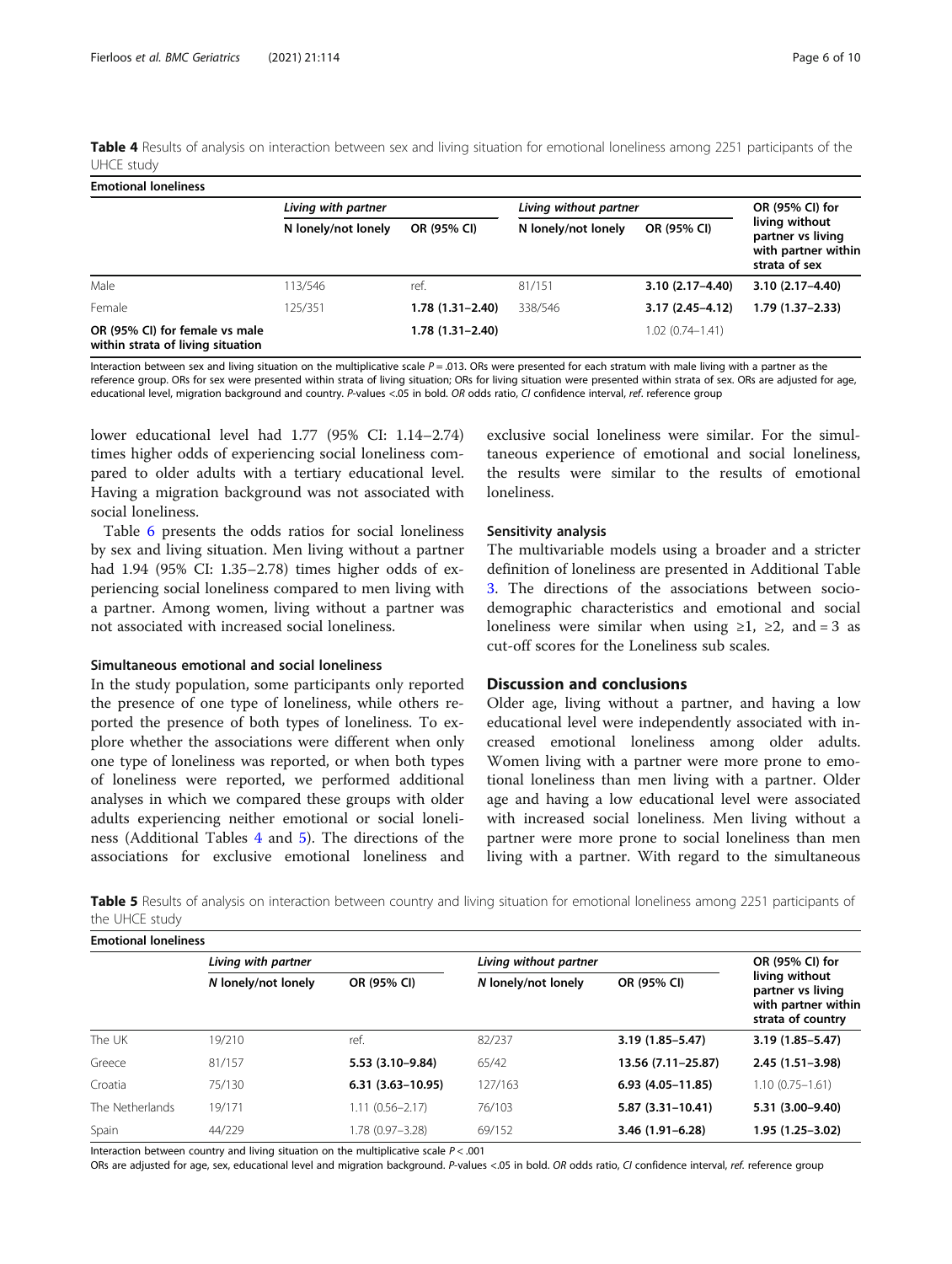<span id="page-6-0"></span>

| Table 6 Results of analysis on interaction between sex and living situation for social loneliness among 2251 participants of the |  |  |
|----------------------------------------------------------------------------------------------------------------------------------|--|--|
| UHCE study                                                                                                                       |  |  |

| Social loneliness                                                   |                     |                     |                        |                     |                                                                                |
|---------------------------------------------------------------------|---------------------|---------------------|------------------------|---------------------|--------------------------------------------------------------------------------|
|                                                                     | Living with partner |                     | Living without partner |                     | OR (95% CI) for                                                                |
|                                                                     | N lonely/not lonely | OR (95% CI)         | N lonely/not lonely    | OR (95% CI)         | living without<br>partner vs<br>living with<br>partner within<br>strata of sex |
| Male                                                                | 148/511             | ref.                | 77/155                 | 1.94 (1.35-2.78)    | 1.94 (1.35-2.78)                                                               |
| Female                                                              | 122/354             | $1.18(0.87 - 1.59)$ | 253/631                | $1.11(0.86 - 1.43)$ | $0.94(0.71 - 1.25)$                                                            |
| OR (95% CI) for female vs<br>male within strata of living situation |                     | $1.18(0.87 - 1.59)$ |                        | $0.57(0.41 - 0.80)$ |                                                                                |

Interaction between sex and living situation on the multiplicative scale  $P = .002$ 

ORs are adjusted for age, educational level, migration background and country. P-values <.05 in bold. OR odds ratio, CI confidence interval, ref. reference group

experience of emotional and social loneliness, the results were similar to the results of emotional loneliness.

In our study among participants with a mean age of almost 80 years, older age was associated with increased emotional loneliness and with increased social loneliness (borderline significance). Results of a meta-analysis [[10](#page-8-0)] showed that older age was associated with increased overall loneliness in studies among participants with a mean age > 80 years, but not among participants with a mean age of 60–80 years. Further research could examine possible differences in age-related factors associated with emotional and social loneliness, and their onset. The death of a partner may primarily be associated with emotional loneliness, whereas leaving paid employment and decreasing out-door mobility could be age-related factors primarily associated with social loneliness [[33\]](#page-8-0).

Women living with a partner were more prone to emotional loneliness than men living with a partner. This is in line with results of previous studies [\[34](#page-8-0), [35](#page-8-0)]. Dykstra and de Jong Gierveld [\[35](#page-8-0)] have suggested that married men might more often rely on their partner for emotional support than married women, and tend to experience more emotional fulfilment in marriage [\[34,](#page-8-0) [35](#page-8-0)]. Distinguishing between emotional and social loneliness in future studies, and testing for interactions between sex and living situation or marital status, may clarify the association between sex and loneliness [[10\]](#page-8-0).

Living without a partner was associated with increased emotional loneliness, which is in line with results of previous studies [\[15](#page-8-0), [18\]](#page-8-0). In addition, living without a partner was associated with increased social loneliness among men. This corresponds to findings of Dykstra and Fokkema [\[34](#page-8-0)], as results of their study showed that divorced men had a greater vulnerability to social loneliness than divorced women. Dykstra and Fokkema [[34](#page-8-0)] have suggested that married women might more often be in charge of social activities, have bigger and more varied social networks and are less likely to lose social contacts after a divorce [\[34](#page-8-0), [35\]](#page-8-0).

In Croatia, living without a partner was not associated with increased emotional loneliness. The association between living situation and loneliness may be influenced by cultural norms and values, affecting individual expectations of family members [[36](#page-8-0)]. Further research is needed to explain cross-country differences in the association between living situation and emotional loneliness. Descriptive statistics on emotional loneliness distinguishing between participants living with/ without children have been provided in Additional Table [6.](#page-7-0)

In general, data used in this study indicate that the proportion of older persons experiencing exclusive or combined emotional and social loneliness varies between European countries (Additional Table [4\)](#page-7-0). Hansen and Slagsvold [[35](#page-8-0)] suggest cross-country differences in the risk of late-life loneliness can be explained by macrolevel inequalities in health, socioeconomic status, marital status, and social integration. In addition, cross-country differences may be explained by differences in social welfare, demographic composition, and cultural norms and values [\[36\]](#page-8-0). Having a low educational level was associated with increased emotional and social loneliness, which is in line with results of previous studies [\[4](#page-8-0), [10](#page-8-0), [15,](#page-8-0) [37](#page-8-0)]. Older adults with a low educational level are more likely to live in disadvantaged socioeconomic circumstances, which have been associated with chronic stress and a decreased quality of social relations [\[38](#page-9-0)]. In addition, living in disadvantaged socioeconomic circumstances has been associated with reduced opportunities for participation in social activities  $[4]$  $[4]$ .

Having a migration background was not associated with loneliness, in contrast to results of previous studies [[39,](#page-9-0) [40](#page-9-0)]. Older adults with a migration background might be at increased risk of loneliness as a result of language barriers, cultural differences, possible encounters with discrimination and racism, and a dislocation of social networks after transnational migration [[39](#page-9-0), [40\]](#page-9-0). In our study, social loneliness was reported more frequently by participants with a migration background, but there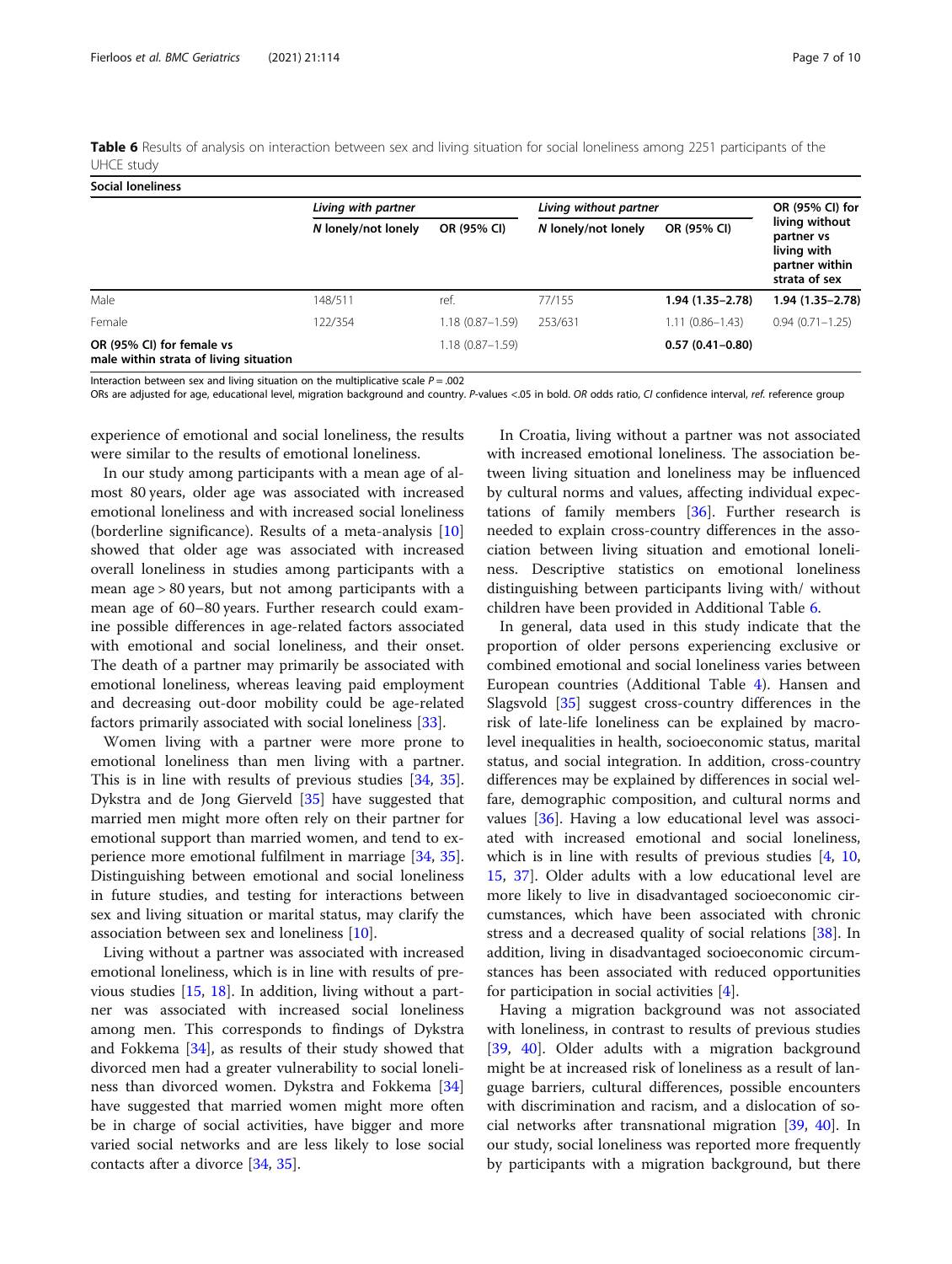<span id="page-7-0"></span>was no independent association. This may have differed between immigrant groups, depending on their command of the local language and the magnitude of cultural differences [\[39\]](#page-9-0). However, in our study the number of participants with a migration background was too low to distinguish between groups.

## Methodological considerations

A strength of this study was the relatively high average age of the study population. Older adults living in urban areas in Southern, Western and Eastern European countries were represented in the sample, which has increased the external validity of the results. Using a broader and a stricter definition of loneliness yielded similar results, indicating that the findings are applicable to older adults experiencing loneliness at different intensities.

Nevertheless, several limitations need to be considered when interpreting the findings. First, a sampling bias cannot be ruled out. Older adults with poor health may have been less likely to participate in the UHCE study [[27\]](#page-8-0), participants living with a partner and participants with a migration background were more often excluded from the population for analyses due to missing data. This has reduced the representativeness of the sample, and should be considered when the findings are generalized. Secondly, although previous studies reported good psychometric properties of the 6-item De Jong-Gierveld Loneliness Scale among culturally diverse groups, in our study, the internal consistency of the emotional loneliness sub scale was relatively low in the United Kingdom and Greece. We therefore recommend to consider the use of the 11-item De Jong Gierveld Loneliness scale in future studies distinguishing between emotional and social loneliness [[28](#page-8-0), [30](#page-8-0)].

Thirdly, the number of participants with a migration background was relatively low, and several sub groups in the interaction analyses were small, which may have resulted in a lack of statistical power to evaluate differences. In the multivariable logistic regression models, some 95% confidence intervals were relatively large. Future studies should expand upon the findings using longitudinal designs with large and varied samples of older adults. Lastly, causal directions of the associations between socio-demographic characteristics and loneliness could not be examined. Longitudinal research is needed to evaluate (bi-)directional associations between living situation, educational level, migration background and loneliness.

# Implications for policy and practice

Our findings may be used to identify target groups for intervention strategies aimed at the emotional or social dimension of loneliness. As mentioned above, Bouwman and Van Tilburg [\[25\]](#page-8-0) have distinguished four intervention goals. Based on the results of this study, we hypothesize that intervention strategies aiming 1) to build or to strengthen a social network, and intervention strategies aiming 2) to increase a sense of belonging could in particular be beneficial for older adults, for men living without a partner, and for older adults with a low educational level. Intervention strategies aiming 3) to increase a sense of meaning, and intervention strategies aiming 4) to increase intimacy in relationships could in particular be beneficial for older adults of higher age, for older adults living without a partner, for women living with a partner, and for older adults with a low educational level. Future studies need to evaluate which intervention strategies are most effective in reducing emotional and/ or social loneliness [\[22](#page-8-0)].

# Conclusions

Older adults of higher age, women living with a partner, older adults living without a partner, and older adults with a low educational level may be at increased risk of emotional loneliness. Older adults of higher age, men living without a partner, and older adults with a low educational level may be at increased risk of social loneliness. More research in diverse populations, using longitudinal designs, is needed to confirm these findings. In the meantime, healthcare professionals and policy makers are advised to pay attention to an increased susceptibility of emotional and social loneliness in the above mentioned sub groups. We recommend to further develop effective and feasible interventions to prevent and alleviate specific dimensions of loneliness among older adults to contribute to their health and wellbeing.

#### Supplementary Information

The online version contains supplementary material available at [https://doi.](https://doi.org/10.1186/s12877-021-02058-4) [org/10.1186/s12877-021-02058-4.](https://doi.org/10.1186/s12877-021-02058-4)

Additional file1: Supplementary tables Socio-demographic factors associated with emotional and social loneliness among older adults.

#### Abbreviations

UHCE: Urban Health Centers Europe; ISCED: International Standard Classification of Education; OR: Odds ratio; B: Beta; 95% CI: 95% confidence interval; α: Alpha

#### Acknowledgements

Not applicable.

#### Authors' contributions

The study was designed by IF, ST and HR. IF, ST and HR analysed and interpreted the data. IF drafted the manuscript. ST was a major contributor in writing the manuscript. GW, TA, EK, LB, AV, AM, FMR, VV, CF and HR have contributed to the design and the data collection of the Urban Health Centers Europe study and have revised the current manuscript. All authors have read and approved the final version of this manuscript.

#### Funding

This work was supported by the European Union, CHAFEA, third health programme, number 20131201. The funding body played no role in the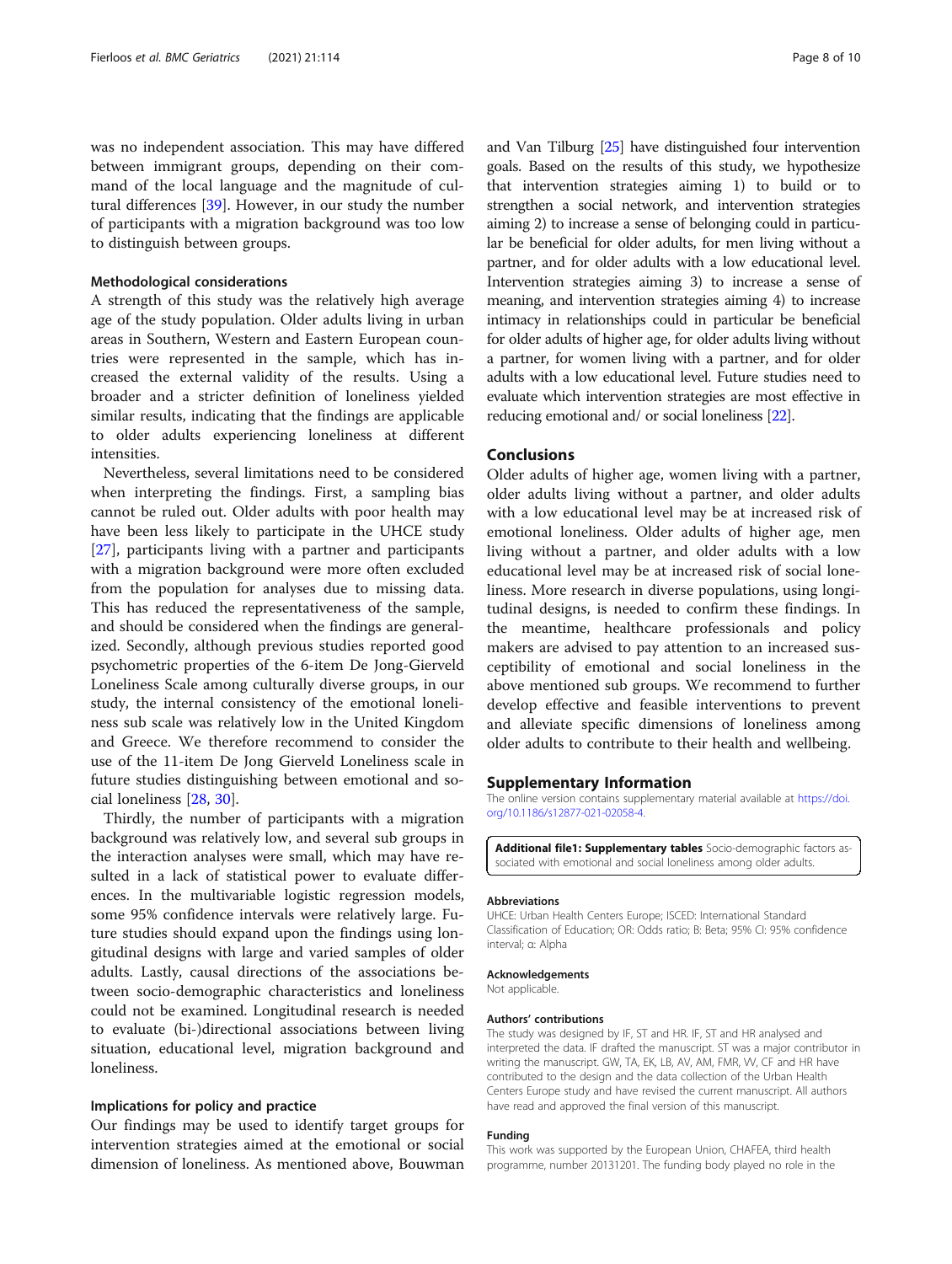<span id="page-8-0"></span>design of the study, the collection, analysis, and interpretation of data, or in writing the manuscript.

# Availability of data and materials

The datasets used and/or analysed during the current study are available from the corresponding author on reasonable request.

#### Ethics approval and consent to participate

Ethical committee procedures have been followed in all cities and institutions involved, and approval has been provided. The names of the review board and the approval references are: Manchester, United Kingdom: NRES Committee West Midlands - Coventry & Warwickshire; 06-03-2015; 15/ WM/0080; NRES Committee South Central – Berkshire B; 29-20-2014; 14/SC/ 1349; Pallini, Greece: The Ethics and Scientific board - Latriko Palaiou Falirou Hospital; 04/03/2015; 20150304–01; Rijeka, Croatia: The Ethical Committee - Faculty of Medicine University of Rijeka; 07-04-2014; 2170-24-01-14-02; Rotterdam, The Netherlands: Medische Ethische Toetsings Commissie (METC) – Erasmus MC Rotterdam; 08/01/2015; MEC-2014-661; Valencia, Spain: Comisión de Investigación - Consorcio Hospital General Universitario de Valencia. 29/ 01/2015; CICHGUV-2015-01-29. Written consent is obtained from all participants. The data used in this study were anonymized before its use.

#### Consent for publication

Not applicable.

#### Competing interests

The authors declare that they have no competing interests.

#### Author details

<sup>1</sup>Department of Public Health, Erasmus University Medical Center, P.O. Box 2040, 3000, CA, Rotterdam, The Netherlands. <sup>2</sup>Manchester Urban Collaboration on Health, Centre for Epidemiology, Division of Population Health, Health Services Research and Primary Care, Manchester Academic Health Science Centre, The University of Manchester, Manchester, UK. <sup>3</sup>Polibienestar Research Institute, University of Valencia, Valencia, Spain. 4 Research Centre Innovation in Care, Rotterdam University of Applied Sciences Rotterdam, Rotterdam, The Netherlands. <sup>5</sup>Department of Social Medicine and Epidemiology, Faculty of Medicine, University of Rijeka, Rijeka, Croatia. <sup>6</sup> Alliance for Integrated Care, Athens, Greece. <sup>7</sup> Division of Geriatrics, Department of Internal Medicine, Erasmus MC University Medical Center, Rotterdam, The Netherlands.

# Received: 14 April 2020 Accepted: 1 February 2021 Published online: 09 February 2021

#### References

- Perlman D, Peplau LA. Toward a social psychology of loneliness. Pers Relat. 1981;3:31–56.
- 2. Hawkley LC, Cacioppo JT. Loneliness matters: a theoretical and empirical review of consequences and mechanisms. Ann Behav Med. 2010;40(2):218– 27.
- 3. Courtin E, Knapp M. Social isolation, loneliness and health in old age: a scoping review. Health Soc Care Commun. 2017;25(3):799–812.
- 4. Cohen-Mansfield J, Hazan H, Lerman Y, Shalom V. Correlates and predictors of loneliness in older-adults: a review of quantitative results informed by qualitative insights. Int Psychogeriatr. 2016;28(4):557–76.
- 5. Luanaigh CÓ, Lawlor BA. Loneliness and the health of older people. Int J Geriatr Psychiatr. 2008;23(12):1213–21.
- 6. Valtorta NK, Kanaan M, Gilbody S, Ronzi S, Hanratty B. Loneliness and social isolation as risk factors for coronary heart disease and stroke: systematic review and meta-analysis of longitudinal observational studies. Heart. 2016; 102(13):1009–16.
- 7. Holt-Lunstad J, Smith TB, Baker M, Harris T, Stephenson D. Loneliness and social isolation as risk factors for mortality: a meta-analytic review. Perspect Psychol Sci. 2015;10(2):227–37.
- Yang K, Victor C. Age and loneliness in 25 European nations. Ageing Soc. 2011;31(8):1368–88.
- 9. Eurostat. Population structure and ageing: European Union, 1995–2013 2014 [Available from: [http://ec.europa.eu/eurostat/statistics-explained/index.php/](http://ec.europa.eu/eurostat/statistics-explained/index.php/Population_structure_and_ageing) [Population\\_structure\\_and\\_ageing.](http://ec.europa.eu/eurostat/statistics-explained/index.php/Population_structure_and_ageing) Accessed 15/10/2020.
- 10. Pinquart M, Sorensen S. Influences on loneliness in older adults: a metaanalysis. Basic Appl Soc Psychol. 2001;23(4):245–66.
- 11. de Jong Gierveld J, van Tilburg T, Dykstra P, Loneliness and social isolation: new ways of theorizing and conducting research. 2018.
- 12. Victor CR, Scambler SJ, Bowling ANN, Bond J. The prevalence of, and risk factors for, loneliness in later life: a survey of older people in Great Britain. Ageing Soc. 2005;25(6):357–75.
- 13. Aartsen M, Jylhä M. Onset of loneliness in older adults: results of a 28 year prospective study. Eur J Ageing. 2011;8(1):31–8.
- 14. Weiss RS. Loneliness: the experience of emotional and social isolation. 1973.
- 15. Dahlberg L, McKee KJ. Correlates of social and emotional loneliness in older people: evidence from an English community study. Aging Ment Health. 2014;18(4):504–14.
- 16. DiTommaso E, Spinner B. The development and initial validation of the social and emotional loneliness scale for adults (SELSA). Personal Individ Differ. 1993;14(1):127–34.
- 17. DiTommaso E, Spinner B. Social and emotional loneliness: a re-examination of Weiss' typology of loneliness. Personal Individ Differ. 1997;22(3):417–27.
- 18. Drennan J, Treacy M, Butler M, Byrne A, Fealy G, Frazer K, et al. The experience of social and emotional loneliness among older people in Ireland. Ageing Soc. 2008;28(8):1113–32.
- 19. Green LR, Richardson DS, Lago T, Schatten-Jones EC. Network correlates of social and emotional loneliness in young and older adults. Personal Soc Psychol Bull. 2001;27(3):281–8.
- 20. Hawkley LC, Browne MW, Cacioppo JT. How can I connect with thee? Let me count the ways. Psychol Sci. 2005;16(10):798–804.
- 21. Russell D, Cutrona CE, Rose J, Yurko K. Social and emotional loneliness: an examination of Weiss's typology of loneliness. J Pers Soc Psychol. 1984;46(6): 1313.
- 22. Schnittger RIB, Wherton J, Prendergast D, Lawlor BA. Risk factors and mediating pathways of loneliness and social support in communitydwelling older adults. Aging Ment Health. 2012;16(3):335–46.
- 23. Masi CM, Chen H-Y, Hawkley LC, Cacioppo JT. A meta-analysis of interventions to reduce loneliness. Personal Soc Psychol Rev. 2011;15(3):219–66.
- 24. Perissinotto C, Holt-Lunstad J, Periyakoil VS, Covinsky K. A practical approach to assessing and mitigating loneliness and isolation in older adults. J Am Geriatr Soc. 2019;67(4):657–62.
- 25. Bouwman TE, Van Tilburg TG. Towards a more focused approach to loneliness: Seven active elements in loneliness interventions. Tijdschrift Voor Gerontol Geriatr. 2020;51:1.
- 26. Franse CB, Voorham AJJ, Van Staveren R, Koppelaar E, Martijn R, Valía-Cotanda E, et al. Evaluation design of urban health Centres Europe (UHCE): preventive integrated health and social care for community-dwelling older persons in five European cities. BMC Geriatr. 2017;17(1):209.
- 27. Franse CB, van Grieken A, Alhambra-Borrás T, Valía-Cotanda E, van Staveren R, Rentoumis T, et al. The effectiveness of a coordinated preventive care approach for healthy ageing (UHCE) among older persons in five European cities: a pre-post controlled trial. Int J Nurs Stud. 2018;88:153–62.
- 28. Gierveld JDJ, Tilburg TV. A 6-item scale for overall, emotional, and social loneliness: confirmatory tests on survey data. Res Aging. 2006;28(5):582–98.
- 29. Gierveld JDJ, Van Tilburg T. The De Jong Gierveld short scales for emotional and social loneliness: tested on data from 7 countries in the UN generations and gender surveys. Eur J Ageing. 2010;7(2):121–30.
- 30. De Jong-Gierveld J, Kamphuls F. The development of a Rasch-type loneliness scale. Appl Psychol Meas. 1985;9(3):289–99.
- 31. Statistics UIf. International standard classification of education: ISCED 2011: UNESCO Institute for Statistics Montreal; 2012.
- 32. Knol MJ, VanderWeele TJ. Recommendations for presenting analyses of effect modification and interaction. Int J Epidemiol. 2012;41(2):514–20.
- 33. Cohen-Mansfield J, Parpura-Gill A. Loneliness in older persons: a theoretical model and empirical findings. Int Psychogeriatr. 2007;19(2):279–94.
- 34. Dykstra PA, Fokkema T. Social and emotional loneliness among divorced and married men and women: comparing the deficit and cognitive perspectives. Basic Appl Soc Psychol. 2007;29:1–12.
- 35. Dykstra PA, de Jong Gierveld J. Gender and marital-history differences in emotional and social loneliness among Dutch older adults. Can J Aging. 2004;23(2):141–55.
- 36. de Jong GJ, Tesch-Römer C. Loneliness in old age in eastern and Western European societies: theoretical perspectives. Eur J Ageing. 2012;9(4):285–95.
- 37. Hansen T, Slagsvold B. Late-life loneliness in 11 European countries: results from the generations and gender survey. Soc Indic Res. 2016;129(1):445–64.